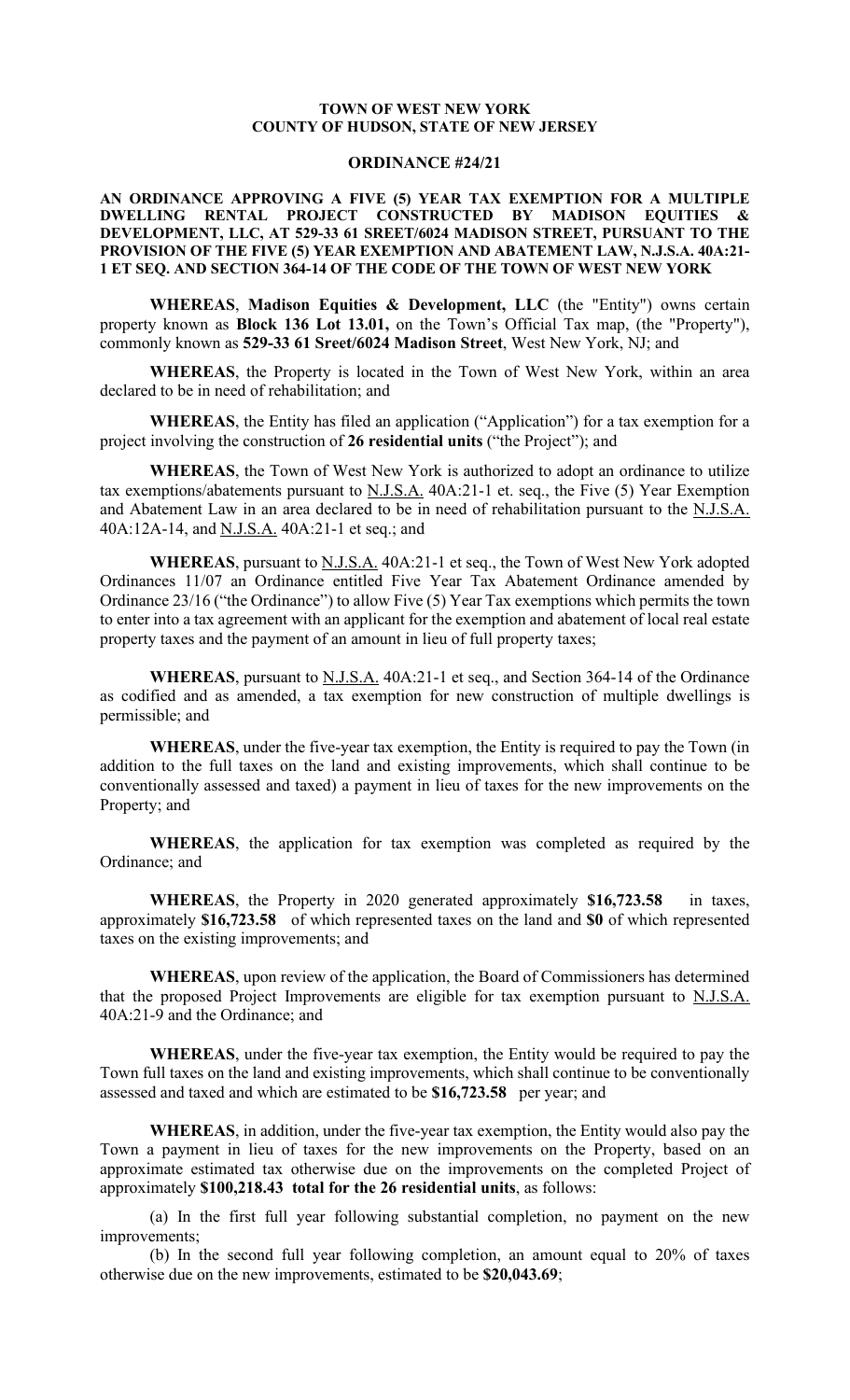(c) In the third full year following completion, an amount equal to 40% of taxes otherwise due on the new improvements, estimated to be **\$40,087.37**;

(d) In the fourth full year following completion, an amount equal to 60% of taxes otherwise due on the new improvements, estimated to be **\$60,131.06;** 

(e) In the fifth full year following completion, an amount equal to 80% of taxes otherwise due on the new improvements, estimated to be **\$80,174.74**; and

**WHEREAS**, as the five-year tax exemption will begin in the first full year following substantial completion, the Project will be subject to an added assessment during the year of substantial completion, **to be determined by the tax assessor or other appropriate official**; and

**WHEREAS**, upon the expiration of the tax exemption, it is estimated that the Project Improvements in total will generate a tax payment of approximately **\$116,942.01 total for the 26 residential units,** including taxes on land and existing improvements, based upon the current tax rate; and

**NOW THEREFORE BE IT ORDAINED** by the Mayor and Board of Commissioners of the Town of West New York, County of Hudson, State of New Jersey as follows:

1. The above recitals are incorporated as if fully set forth at length herein.

2. The Application for a five (5) year tax exemption for the full and true value of the Project Improvements is hereby approved.

3. The Mayor or Municipal Administrator is hereby authorized to execute a five-year tax exemption agreement ('Tax Agreement") for the Project which shall contain, at a minimum, the following terms and conditions:

- (a) The Entity will continue to be responsible for full taxes on the land and existing improvements, which shall continue to be conventionally assessed and taxed.
- (b) The payment in lieu of taxes on the Project Improvements shall in total be:
	- (i) In the first full year following substantial completion, no payment on the new improvements;
	- (ii) In the second full year following completion, an amount equal to 20% of taxes otherwise due on the new improvements;
	- (iii) In the third full year following completion, an amount equal to 40% of taxes otherwise due on the new improvements;
	- (iv) In the fourth full year following completion, an amount equal to 60% of taxes otherwise due on the new improvements;
	- $(v)$  In the fifth full year following completion, an amount equal to 80% of taxes otherwise due on the new improvements; and
- (c) The taxes otherwise due for the Project Improvements shall be determined as of the date of completion by the municipal Tax Assessor.
- (d) The Tax Agreement for the Project shall take effect on January 1 of the tax year immediately following the completion of the Project and shall have a duration of five years unless terminated prior thereto.
- (e) The Project shall be subject to an added assessment during the year of substantial completion as provided by State law and local ordinance.
- (f) With respect to the transfer of the property, where it is determined that the new owner of the property will continue to use the property pursuant to the conditions which